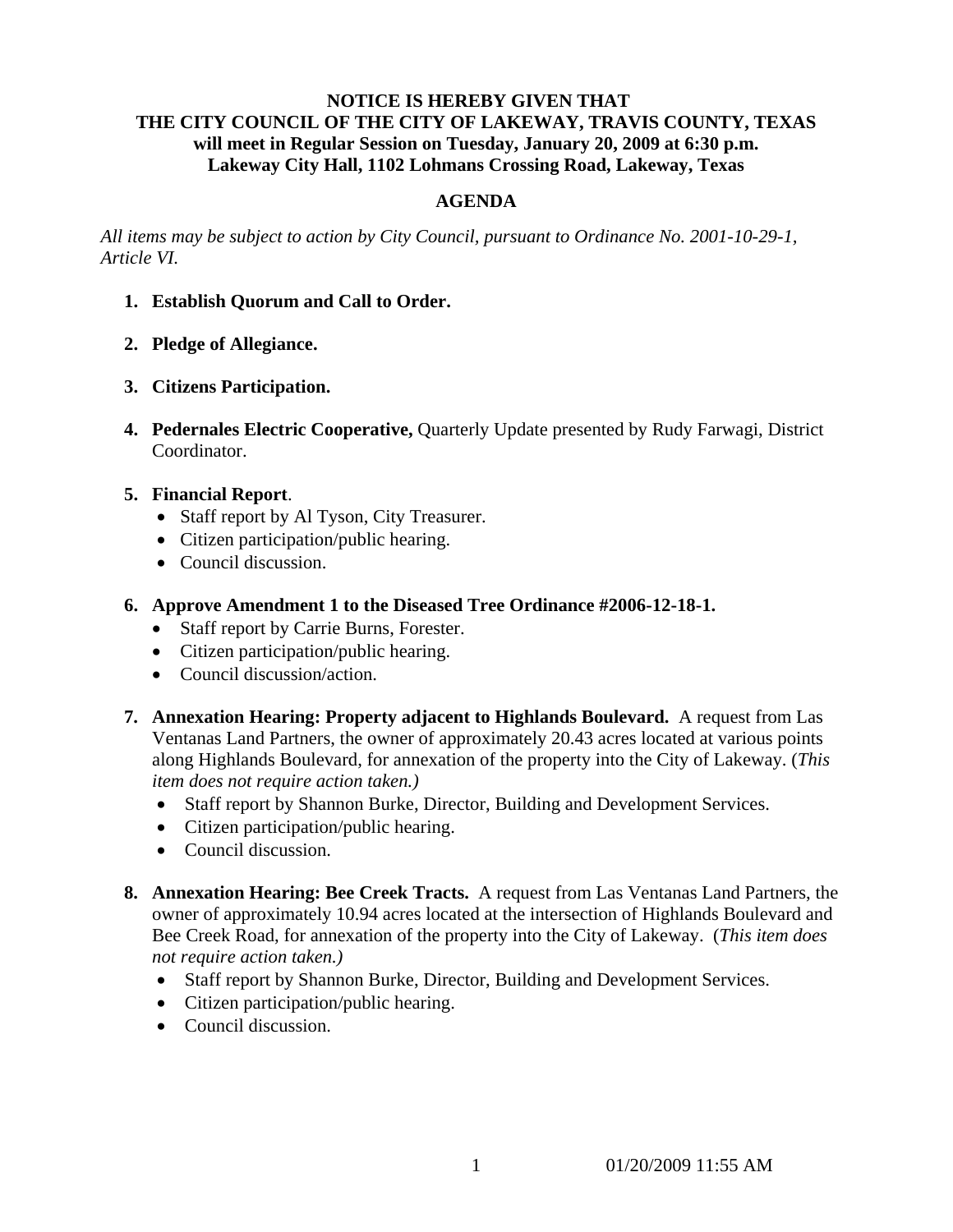- **9. Annexation Hearing: Highlands Irrigation Tract.** A request from Las Ventanas Land Partners, the owner of approximately 61.43 acres, located in the southwest corner of the Lakeway Highlands development (near Bee Creek Road and State Highway 71), for annexation of the property into the City of Lakeway. (*This item does not require action taken.)*
	- Staff report by Shannon Burke, Director, Building and Development Services.
	- Citizen participation/public hearing.
	- Council discussion.
- **10. Annexation Hearing: Highlands Lift Station.** A request from Las Ventanas Land Partners, the owner of approximately 0.63 acres, located at 601 Highlands Boulevard, for annexation of the property into the City of Lakeway.
	- Staff report by Shannon Burke, Director, Building and Development Services.
	- Citizen participation/public hearing.
	- Council discussion.
- **11. A proposed policy regarding Public Improvement Districts,** including requirements for presenting an application by petition.
	- Staff report by Chessie Blanchard, Deputy City Manager.
	- Council discussion.

**CONSENT AGENDA: All items may be approved by one Council vote. Members of the Council may pull items from the consent agenda for discussion.** 

**12. Approve Minutes:** Regular Council Meeting of December 15, 2008.

## **13. Resolution 2009-01-20-01, Appointments to Boards and Commissions:**

• Philip Brown, Zoning and Planning Commission, Member.

## **END CONSENT AGENDA**

**14. Adjourn.** 

**Signed this the \_\_\_\_\_\_\_ day of January 2009.** 

**Steve Swan, Mayor** 

The Council may go into closed session at any time as permitted by Chapters 551 or 418, Texas Government Code or Section 321.3022 of the Texas Tax Code. Before going into closed session, a quorum of the Council must be assembled in the meeting room, the meeting must be convened as an open meeting pursuant to proper notice, and the presiding officer must announce that a closed session will be held and must identify the sections of Chapter 551 or 418, Texas Government Code, or Section 321.3022 of the Texas Tax Code, authorizing the closed session.

 **\_\_\_\_\_\_\_\_\_\_\_\_\_\_\_\_\_\_\_\_\_\_\_\_\_**